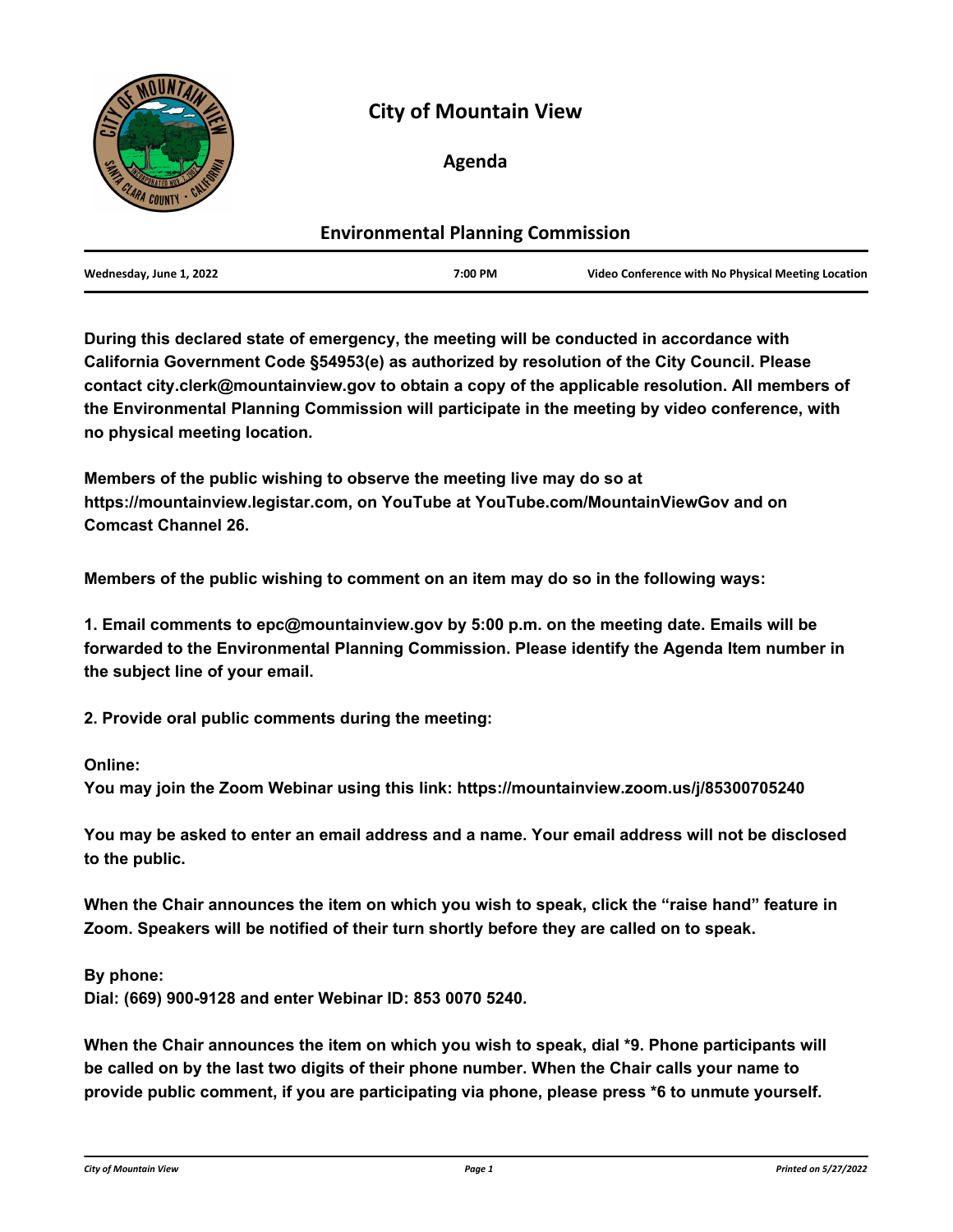**For instructions on using the "raise hand" feature in Zoom, visit** 

**https://mountainview.gov/raise\_hand. When called to speak, please limit your comments to the time allotted (up to three minutes, at the discretion of the Chair).**

### **1. CALL TO ORDER**

### **2. ROLL CALL**

#### **3. MINUTES APPROVAL**

**3.1** [Approve Meeting Minutes](http://mountainview.legistar.com/gateway.aspx?m=l&id=/matter.aspx?key=6529)

*Recommendation:* Approve the Environmental Planning Commission meeting minutes of May 18, 2022.

[May 18, 2022 EPC Minutes](http://mountainview.legistar.com/gateway.aspx?M=F&ID=37bd8965-bbd6-40f8-8b23-13bb3ed09ad5.pdf) *Attachments:*

#### **4. ORAL COMMUNICATIONS FROM THE PUBLIC**

*This portion of the meeting is reserved for persons wishing to address the Commission on any matter not on the agenda. Speakers are allowed to speak on any topic for up to three minutes during this section. If there appears to be a large number of speakers, speaking time may be reduced to no less than 1.5 minutes. State law prohibits the Commission from acting on nonagenda items.*

#### **5. STUDY SESSION**

**5.1** [Study Session to Discuss a Request for a New Office Building and Parking](http://mountainview.legistar.com/gateway.aspx?m=l&id=/matter.aspx?key=6384) Structure at 301 to 381 East Evelyn Avenue

*Recommendation:* That the Environmental Planning Commission provide input on the proposed project.

[Staff Report](http://mountainview.legistar.com/gateway.aspx?M=F&ID=3cd277d3-2fae-4f5c-8f63-331dbe76cc6c.pdf) [Exhibit 1 - City Council Report, January 16, 2018](http://mountainview.legistar.com/gateway.aspx?M=F&ID=b367420f-1cda-416b-b6d1-2884a6682ee9.pdf) [Exhibit 2 - 111 Ferry-Morse Way Precise Plan](http://mountainview.legistar.com/gateway.aspx?M=F&ID=d35e4e75-7939-416b-b6f1-2e531cce8076.pdf) [Exhibit 3 - Plan Set](http://mountainview.legistar.com/gateway.aspx?M=F&ID=0fc601e8-cf7e-404f-a92b-cafab8c51d05.pdf) *Attachments:*

## **6. COMMISSION/STAFF ANNOUNCEMENTS, UPDATES, REQUESTS, AND COMMITTEE REPORTS**

*No action will be taken on any questions raised by the Commission at this time.*

#### **7. ADJOURNMENT**